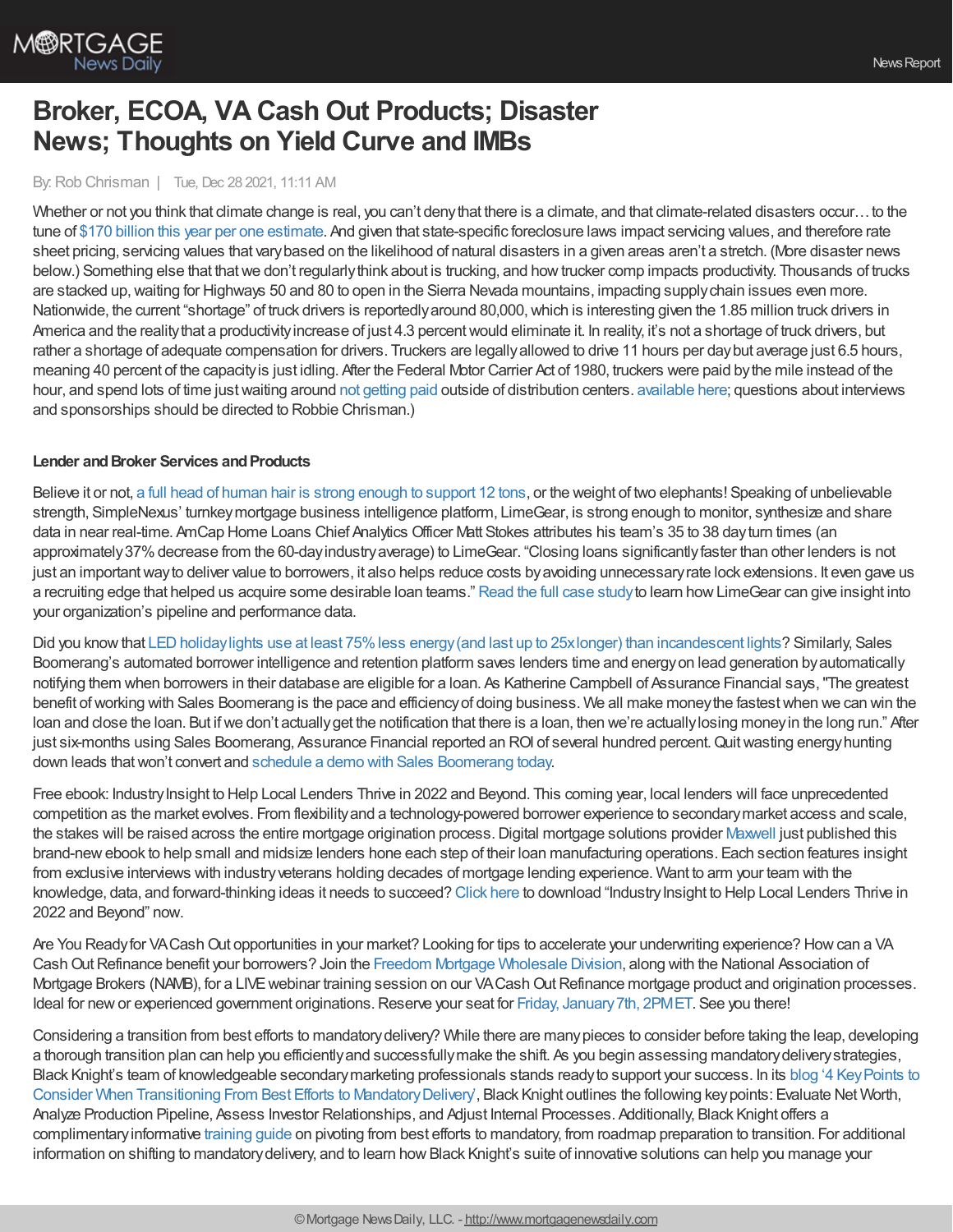## **M®RTGAGE News Daily**

#### hedging operations post-transition, contact us.

Is the ROI for ECOAAdverse Action Process Automation reallyover 500%? Connector byVelma®clients report labor cost savings across multiple departments with increased sales engagement that produced more rescued deals and faster speed to auditwhile eliminating risk of fines for non-compliance. If you're an Encompass user with ECOA-Reg B headaches, see for [yourself](https://www.meetvelma.com/campaigns/ecoa/) how Connector by Velma® streamlines processes, improves customer experience, and saves time for your sales and operations teams while reducing labor costs for a positive ROI.

Mortgage brokers have a lot to be excited about heading into 2022, especiallythose who have made it a habit ofworking with Homepoint. Competitive pricing, great service, an expanding product list, and no shortage of brokers who'll sing their praises as a top-notch partner. Their recent story about the "right kind of AE/Broker [relationships"](https://www.mpamag.com/us/news/general/homepoint-reveals-approach-that-is-reaping-dividends/320141) had to be an eye-opener for so many brokers. Homepoint account executives serving more as strategic advisors to their brokers as opposed to pushysalespeople is refreshing to hear. Always nice to work with someone that treats your business partnership as a two-waystreet. If you're a broker that still needs to get signed up with Homepoint before the New Year, visit its [website](https://www.homepointfinancial.com/businesses/).

#### **Disaster News**

Lumber prices made headlines this year. Now, not only are they impacted by the snow-related highway shutdown in Nevada and California's Sierra Nevada Mountains, but also the flooding in British Columbia which has cut off sawmills from forests and customers. That, combined with an unusuallywarm autumn weather (extending the building season), and wood buyers loading up in fear of further price increases and supplyproblems, has led to prices going up again.

It's terrible to have lost your home, or had it suffer extensive damage, due to a flood, fire, hurricane, tornado, or earthquake. Here is FEMA's Disaster Information Page which sets off Agency, investor, and lender policies and procedures. [Fannie,](https://singlefamily.fanniemae.com/disaster-response) [Freddie,](https://my.sf.freddiemac.com/servicing/disaster-relief) and [HUD](https://www.hud.gov/program_offices/housing/sfh/nsc/qaho0121) have disaster relief policies.

The Mortgage Bankers Association has asked the FHAfor a [rule](https://www.govinfo.gov/content/pkg/FR-2020-11-23/pdf/2020-25105.pdf#page=1) allowing private flood insurance on FHAloans.

Five Counties in Arkansas have been granted IAto supplement state and local recoveryefforts in the areas affected bysevere storms and tornadoes December 10-11. Asummary of disaster inspection requirements posted in AmeriHome Announcement Number: 20211212-CL.

Mortgage Solutions Financial posted a revision regarding the KentuckyTornadoes in Mortgage Solutions Financial [Announcement](https://na01.safelinks.protection.outlook.com/?url=https%253A%252F%252Fr20.rs6.net%252Ftn.jsp%253Ff%253D001mdvz62M36SsCJpMGo1Pl3xJenENiwBZYraSKxwZKsRQpfK4k2hU3NpzRhoMbfLoEZ-nDYRwjodI29sU42N0As8GFwKeoaoPteZzOgL5aVI1jlmNeJbL-XvMwkvpJ7DgHMoGbHvqbdKlGRPA72ZG9fbF4GFqzVfr3YPPbxX3J-ekgX1T2Ritlt6f3pV5X4_EaYJbNKuMdNKYZSNt72ujft-dj6xe6EM90FyvN1WuAFTo%253D%2526c%253DuvrNqtWnrOR7ijBGIa8GCv8OaRAfd44f8J43HfBm0UU1RRwOgNCNkw%253D%253D%2526ch%253DucEbDH-VB3Blb7l6u-ysYPeu1i1m-YvMcMyo2bDFDiqLFn8y5-zQBA%253D%253D&data=04%257C01%257C%257C4e0a2fdd7cc24470a88a08d9c6385992%257C84df9e7fe9f640afb435aaaaaaaaaaaa%257C1%257C0%257C637758767592276982%257CUnknown%257CTWFpbGZsb3d8eyJWIjoiMC4wLjAwMDAiLCJQIjoiV2luMzIiLCJBTiI6Ik1haWwiLCJXVCI6Mn0%253D%257C3000&sdata=5m%252B5KEUJprRxeitsxi%252B8XzWuxESZU0AseQWJwkJoeXQ%253D&reserved=0) 27-21C.

loanDepot [Wholesale](https://www.ldwholesale.com/) posted Kentuckydisaster information in loanDepot [WNTW12-20-21](https://www.ldwholesale.com/).

Due to the declared disaster in Kentuckycaused bysevere storms, straight-line winds, flooding and tornadoes on December 10, 2021, Flagstar Bank will require satisfactory re-inspection. Review effective date information in Flagstar Bank announcement 21170 to determine if required.

FEMADisaster Area update in the state of Alabama disaster area declaration on December 21 includes designated disaster areas for Jefferson and Shelby. Alist of recent disasters declared by FEMA where SunWest guidelines apply are available in Sun West Seller Guide under HELPsection in sunsoft.

First Community Mortgage posted Alabama Severe Storms and Flooding disaster information in FCMAnnouncement DA-21-19.

Review Mortgage Solutions Financial [Announcement](https://na01.safelinks.protection.outlook.com/?url=https%253A%252F%252Fr20.rs6.net%252Ftn.jsp%253Ff%253D0011FabbTs3cYeWYMbn0dxuR3Hy1H379L94IPKfm_ziKrcG0855bba3nV5XugNr06THHUfIVXSou6W6c_pdpTqb1PlkmxMGOKdXVmCQOtwqXLMtf02Qth7MkVXgj-KzIB6Z2MNrRKSJ0P-o4zxEXDjqqsqEMFqbl2RXZTwjCeeCfgL-3cDO-hzU1Zq6qSHjMD7r9t4kxwUlCBZ8apk3WSBqXY51OqLjLay_8iNMExsBjZE%253D%2526c%253DRb8wmtELxKggHXvAQNPk16q84YrSu-KG4Dm1QF72fTOypUTlRDH-zA%253D%253D%2526ch%253DcDAWzWUDAhZIcjIr42YvUHh4i8I69nej5hb-XBOuirU_MEHW-K45sQ%253D%253D&data=04%257C01%257C%257C4bc88c8873604e131e9308d9c56b06f3%257C84df9e7fe9f640afb435aaaaaaaaaaaa%257C1%257C0%257C637757885766104442%257CUnknown%257CTWFpbGZsb3d8eyJWIjoiMC4wLjAwMDAiLCJQIjoiV2luMzIiLCJBTiI6Ik1haWwiLCJXVCI6Mn0%253D%257C3000&sdata=vRP7DCwVvA6Hxs79UI2X2CHy%252Bpx47aj1CfkDD24Z7sY%253D&reserved=0) 28-21C in regard to Severe Flooding in Alabama.

#### **Capital Markets**

Angel [OakCapital](https://na01.safelinks.protection.outlook.com/?url=https%253A%252F%252Fangeloakcapital.com%252F&data=04%257C01%257C%257C7a909f84b30d447de56808d9c6e29e47%257C84df9e7fe9f640afb435aaaaaaaaaaaa%257C1%257C0%257C637759498891316579%257CUnknown%257CTWFpbGZsb3d8eyJWIjoiMC4wLjAwMDAiLCJQIjoiV2luMzIiLCJBTiI6Ik1haWwiLCJXVCI6Mn0%253D%257C3000&sdata=5yK8BwczcLB0WKi0X838P8e9bkwE0r3FPtFIKSthuzg%253D&reserved=0) Advisors just completed its eighth non-QMsecuritization of the year, AOMT2021-8. With this \$418Msecuritization, Angel Oak brings its lifetime issuance of non-QMsecuritizations to over the important \$10 billion milestone.Read more details in the press release Angel OakCapital Advisors surpasses \$10Bin [non-QMsecuritization](https://na01.safelinks.protection.outlook.com/?url=https%253A%252F%252Fwww.businesswire.com%252Fnews%252Fhome%252F20211222005493%252Fen%252FAngel-Oak-Capital-Advisors-Surpasses-10B-in-Non-QM-Securitization-Issuance&data=04%257C01%257C%257C7a909f84b30d447de56808d9c6e29e47%257C84df9e7fe9f640afb435aaaaaaaaaaaa%257C1%257C0%257C637759498891316579%257CUnknown%257CTWFpbGZsb3d8eyJWIjoiMC4wLjAwMDAiLCJQIjoiV2luMzIiLCJBTiI6Ik1haWwiLCJXVCI6Mn0%253D%257C3000&sdata=gqlyjwGkIPpCQGP4e%252B7d5w8lh8GM1EzCTYyu3S6uZH8%253D&reserved=0) issuance.

As this Commentaryhas noted, and the world financial market has seen, the yield curve has been flattening, indicating a lack of confidence in long-term U.S. economic growth. Industryconsultant James Johnson writes, "Rob, perhaps your readers would find some comments about the yield curve to be helpful, and IMBs a good idea on what to expect.

"The Fed is telling us that itwill raise rates three times in 2022. But the Federal Reserve is talking about the Fed Funds rate,which is only 10-15 basis points today. If the rate increases are 25 basis points each, the market's assumption, thatwill take the Funds rate up to just under 1%.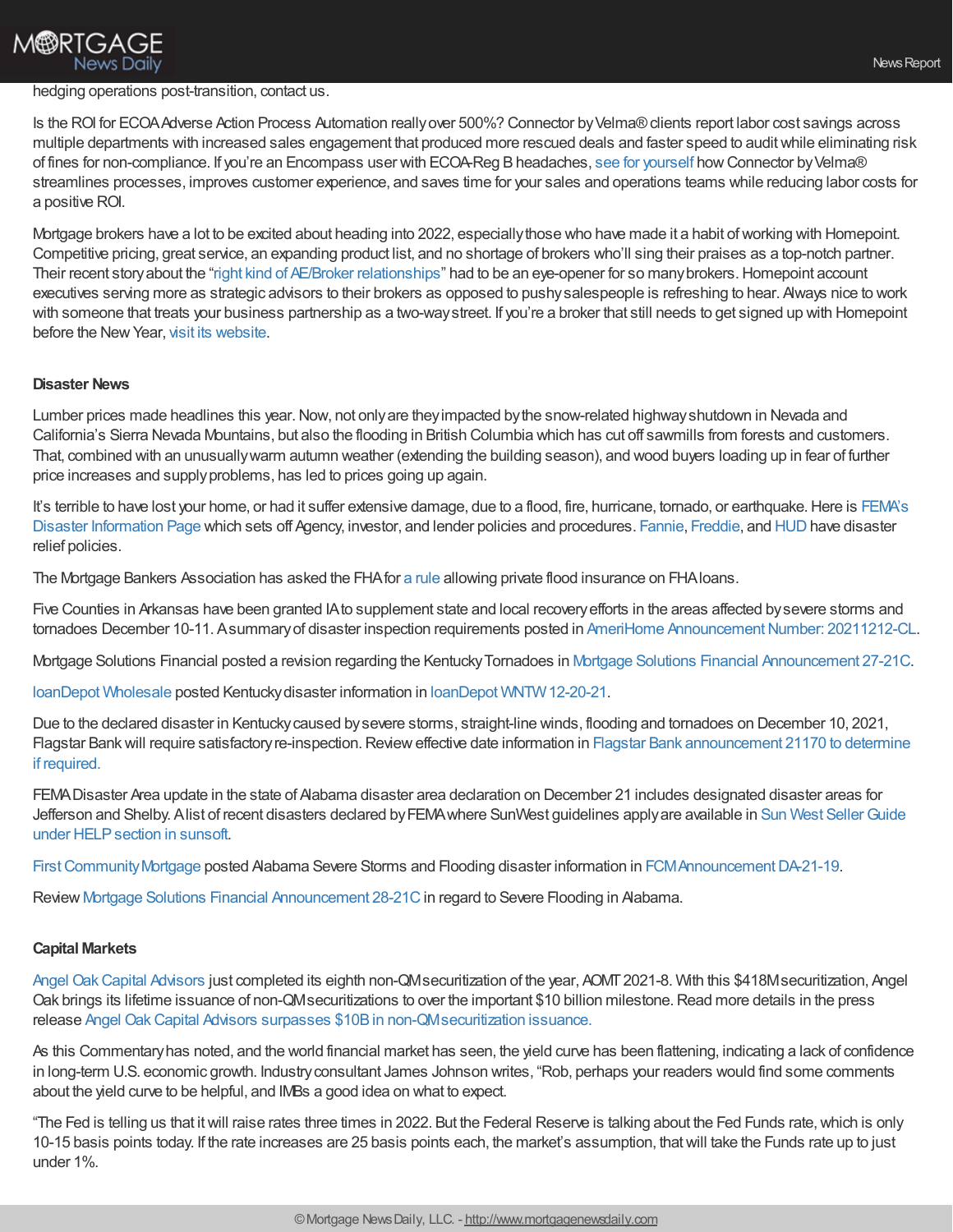

"So,what happens to the 10-year Treasuryand the 30-year Treasury? It appears veryunlikelythat the 10-year or 30-year will move up by75 basis points next year. The bond market is echoing that. Iwould saythat the 10-year will move up somewhere between 25 and 50 basis points, about half as much as the Funds rate will move up. This will flatten the yield curve, which is probably a likely scenario. As we all know, 30-year fixed-rate mortgage rates trade off the 10-year Treasury. So**willmortgage rateswill goupby25-50 basis points?**Perhaps, and the waythe bond market is trading right now, that is the message.

"This would take 30-year fixed rate mortgage up to 3.5 percent, or maybe as high as 3.75. It looks like the bond market is not targeting a 4 percent, 30-year fixed rate. In myopinion, anything under 4 percentwill support purchase business, but refis would decline. There is so much home equity that maybe cash out refis will continue to be quite viable, but rate and term refis will slow by some factor.

"The scarything for IMBs is not rates moving as I suggest above, butwhat could happen to make them go quite a bit higher? It is hard to believe that a Funds rate of 1 percent is going to do anything that could really slow inflation. Then, clearly, we have the risk that inflation persists longer than people think, or it gets even worse. The Fed could find itself in the unwanted position of having to deal aggressively with inflation, raising rates higher than planned, which brings on concerns of disrupting asset markets. This is what the Powell Fed is trying to accomplish by"threading the needle." But t**he hope is that the Feddoes not have toinitiate anyreal hawkishpolicies**, and will choose to see if inflation slows down on its own,which remains its base case." Thank you, James!

Yesterdaywas a bit of a snoozer although rates improved somewhat after a **decent 2-year note auction.** There was some different price movement based on 2-year, 10-year, or 30-year Treasurymaturities, and various economic reports from around the world, but not enough as to make a big deal out of it.

The days of the NYFed Trading Desk buying mortgage-backed securities are numbered, but for today's two MBS purchase operations, the Desk purchased the \$4.392bn maximum 30-year 2%and 2.5%with 32.0%hit rate as \$13.73bn was tendered. (Since the restart of asset purchases in March 2020, the Desk has purchased \$2.8 trillion MBS.) And the Desk released a new MBS purchase schedule covering the December 28 to January13 period that totaled \$47.8bn (or \$3.7bn per dayon average), as expected.

The economic news todaywon't move rates much, especiallysince good or bad rumors about the pandemic dominate the financial markets. Weeklysame store sales from Redbook, S&PCase-Shiller (if you care aboutOctober's prices) and FHFAHousing Price Index (both expected to showincreases of nearly1 percent per month),Richmond Fed manufacturing and services, and Dallas Fed services for December, whatever that is. The U.S. Treasury will be auctioning off \$57 billion in 5-yr T-notes... if you have some loose change, put in a bid! Yesterday the 10-year T-note closed yielding 1.48 percent, and this morning it is still yielding 1.48 percent and Agency MBS prices are unchanged from Monday's close.

### **Employment**

Aleading national retail lender is seeking to hire a dynamic sales manager for an existing region. The ideal candidate is a demonstrated production leader with a strong, proven track record of delivering results in a fast-paced, high energy, people-centric environment. The companyis seeking a leader with significant sales experience, solid financial acumen, and a historyof growing a multi-state region. In addition, the right individual must be a dynamic sales coach, grower &facilitator, as well as an ambassador of our team-oriented culture. If you've built and managed highlyeffective teams byfostering enduring, authentic relationships and you're in search of an opportunityto be a difference maker, please email Chrisman LLC's Anjelica Nixt to confidentiallysubmit your resume. (Please specifythe opportunity.)

"Attention owners of all sizes! Aleading IMBheadquartered in the Southwest, and well known for being an innovator in eNotes and RPA/AI/Automation, wants to partner with you. The biggest lenders in the country are fueled by access to capital markets and private money. Nowis the opportunityto join a growing organization that puts culture first and is laser-focused on innovation and fast closings. With direct access to Fannie, Freddie, &Ginnie, as well as strong relationships with the best SecondaryMarket investors in the industry. We provide the best tools for growth in your market. You've spent years building your brand. We want you to keep your name and reputation in your local markets. Let us be the engine powering your teams for Secondary execution, Marketing, eNote/RON closing tools, cutting-edge POS, and P&L generation." Reach out to Anjelica Nixt for more information and begin a confidential conversation. (Please specify the opportunity.)

"There is a tremendous amount of movement for producing loan officers and operations staff because of the stresses of consolidated companies, thick bureaucracies and rigid systems that leave loan officers feeling anonymous. Employees need to have faith in their employer that the right investments are being made to support them and not simply to serve shareholder interests. Dean [Harrington,](http://linkedin.com/in/deanharrington) founder of Shamrock Home Loans, out of Providence, Rhode Island, touches upon this in his impressive weekly video-cast on leadership called the [Morning](https://www.linkedin.com/posts/shamrock-home-loans_morninghuddle-activity-6876491408455327744-1HSB) Huddle where he points out that both mortgage companies and employees need to be "all-in" together in order to build a culture. At Shamrock, this led us to being named one of the top Mortgage Lenders to work for, driven by Shamrock's 33-year history. Shamrock is expanding across Florida, Louisiana, New York, & Georgia, and is ready to expand across New England and the East